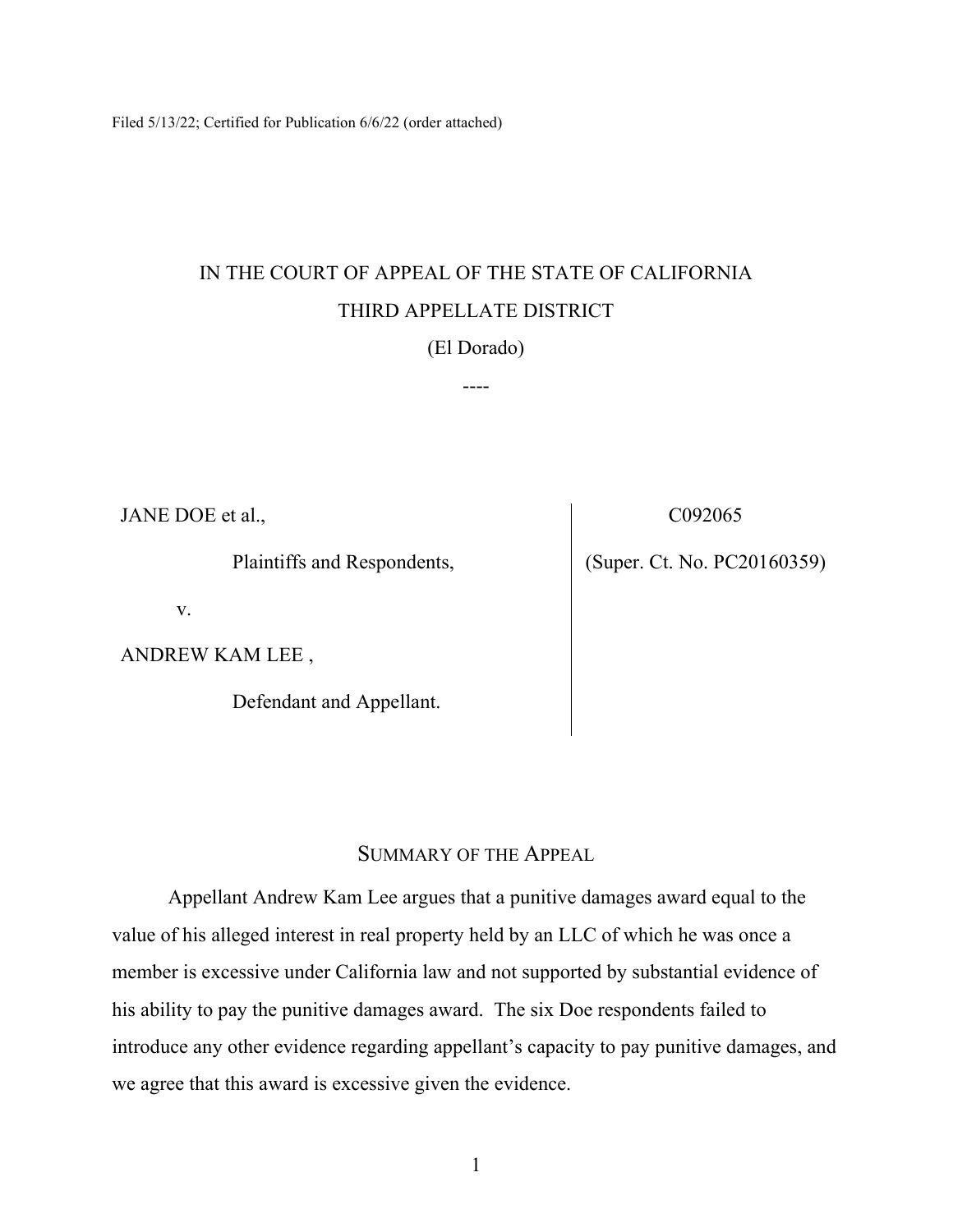Appellant also argues the trial court abused its discretion in denying his request for a new trial on the punitive damages issue. Because we vacate the punitive damages award as excessive and not supported by substantial evidence, we need not consider this issue.

### FACTS AND HISTORY OF THE PROCEEDINGS

#### Complaint and Trial

 Respondents brought an action against appellant alleging various forms of invasion of privacy; infliction of emotional distress; violation of Penal Code section 635, which penalizes the use of devices to eavesdrop on the telephone communications of others without permission; trespass to real property; and negligent infliction of emotional distress

 According to a declaration filed by respondents in opposition to the motion for a new trial, prior to trial, appellant did not propound discovery or notice depositions. However, on their exhibits list provided to defendant before trial, plaintiffs identified "Plaintiffs' Discovery Responses and Document Production."

 The bench trial took place on August 27, 2019. Respondents were represented by counsel and appellant appeared in pro. per. Neither party has included in the record evidence regarding any factual issue other than (a) some of the documents concerning appellant's financial status and corporate interests that were presented to the trial court and; (b) a summary of appellant's testimony, contained in a settled statement, regarding his ownership interest in the Lee Family 6 Children, LLC (LLC).

The only witnesses at the trial were the parties, including appellant.

 The following exhibits were both marked and admitted at trial, and we consider them as evidence to be considered in evaluating the punitive damages award:

• Appellant's tax returns from 2014, 2015, and 2016. As the trial court noted, the 2016 tax returns do not confirm that he sold his interest in the LLC. The 2014 tax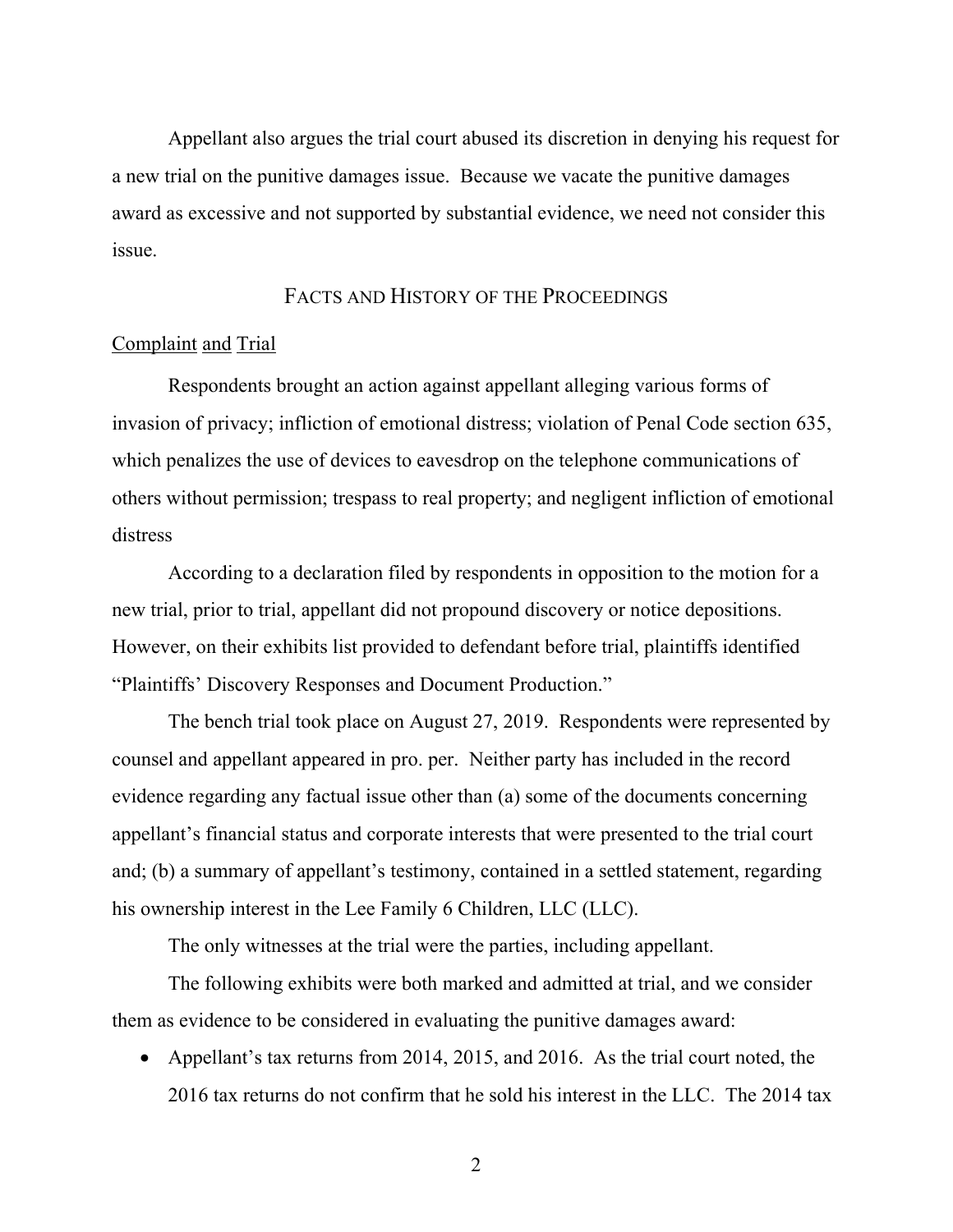returns state appellant and his wife had a combined adjusted gross income of \$178,583 in 2014 and \$67,133 in 2015. The 2016 return shows appellant was single in 2016 and had an adjusted gross income of \$8,964. These returns were provided by the respondents.

- The first six pages of various documents filed with the Secretary of State regarding the LLC. According to these records, appellant was a member of the LLC on August 3, 2018. These records were provided by the respondents.
- A purchase agreement that reflects appellant sold his membership interest in the LLC to the other members for \$125,000, on November 30, 2016. This purchase agreement was provided by the appellant.
- A certified public accountant's statement of loss, which we do not have a copy of, but which, presumably, as the name suggests, would have indicated some sort of financial loss. This record was provided by the appellant.

Certain exhibits were marked but not admitted, and, therefore, we do not consider them evidence to be considered in evaluating the punitive damages award. (See *People v. Cordova* (2015) 62 Cal.4th 104, 137 ["The court refused to admit the exhibit into evidence due to a lack of foundation—no one could say what it was—a ruling defendant does not challenge on appeal. Thus, it was not evidence in the case, and the prosecutor was not permitted to discuss it before the jury"].)

According to the Summary of Proposed Settled Statement approved by the trial court, at trial appellant, "testified he sold his 1/6 interest [in the LLC] to his siblings on November 30, 2016. There is documentation, 'Membership Interest Purchase Agreement' and it is signed by the seller (Andrew Kam Lee) and the buyers. (Exhibit 204.) [However, t]here was also contradicting evidence from the Secretary of State that Andrew Lee remained a member on November 9, 2016 and on August 3, 2018 there had been 'no change' filed by Wendy Voo, the accountant (Exhibit 18.) Additionally, Mr. Lee did not call any witnesses, including his five siblings who signed the purchase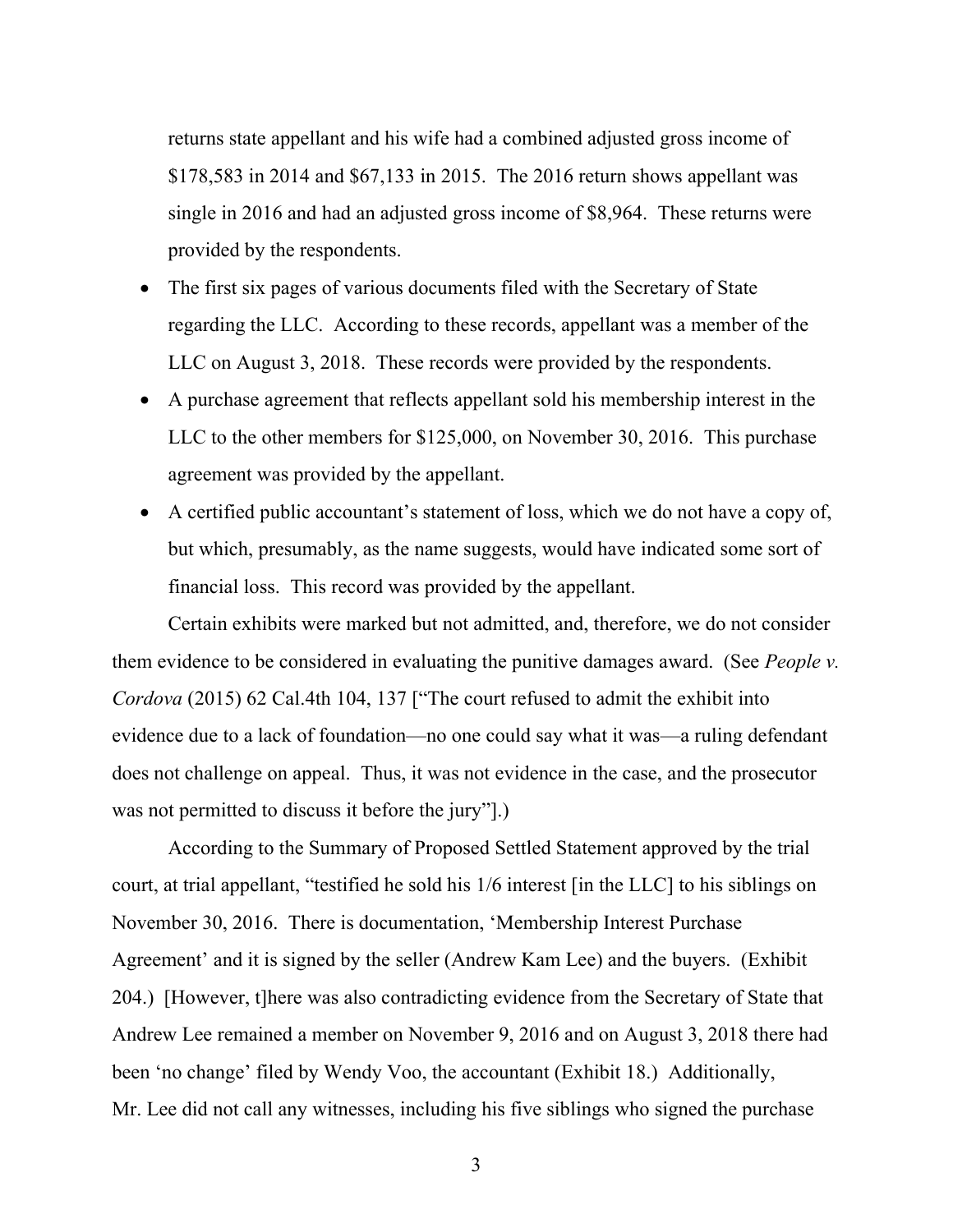agreement or the accountant, Ms. Wendy Voo, to corroborate the appellant's testimony. [A]ppellant's exhibits . . . included bank statements from 2015 and 2019 which were marked. (Exhibits 205, 207.) Appellant provided no bank statements or any other financial records indicating a transfer of the \$125,000 obtained from the sale of his interest in the 1/6 Lee Family 6 Children, LLC. Finally, appellant's 2016 tax returns were admitted into evidence which does not show any income, sale or transfer related to the sale of appellant's 1/6 Lee Family 6 Children, LLC. (Exhibit 19.) The court finds Andrew Kam Lee's testimony was not credible. The court finds the appellant owned 1/6 of the Lee Family 6 Children, LLC at the time of trial."

#### Findings and Judgment

 Following the bench trial, on September 23, 2019, the trial court found (1) appellant intruded on the six Doe respondents' rights to privacy; (2) five of the respondents had a reasonable expectation of privacy and appellant intentionally intruded into their homes; (3) the sixth respondent had an expectation of privacy and appellant intentionally intruded under her skirt in public; (4) appellant's intrusion would be highly offensive to a reasonable person; and (5) appellant's acts were a substantial factor in causing harm to the respondents. The trial court awarded the respondents a total of \$24,758 in past and future economic damages and \$800,000 in noneconomic damages.

 The court then found, by clear and convincing evidence, that, (1) appellant engaged in conduct with malice and oppression; (2)(a) appellant's conduct was reprehensible, (b) there was a reasonable relationship between the amount of punitive damages and respondents' harm, and (c) appellant has the ability to pay; and (3) appellant was a member of the Lee Family 6 Children, LLC. On this basis, the trial court awarded respondents punitive damages in the amount of \$230,400, which was calculated based upon the 1/6th value of a residence held by the Lee Family 6 Children, LLC.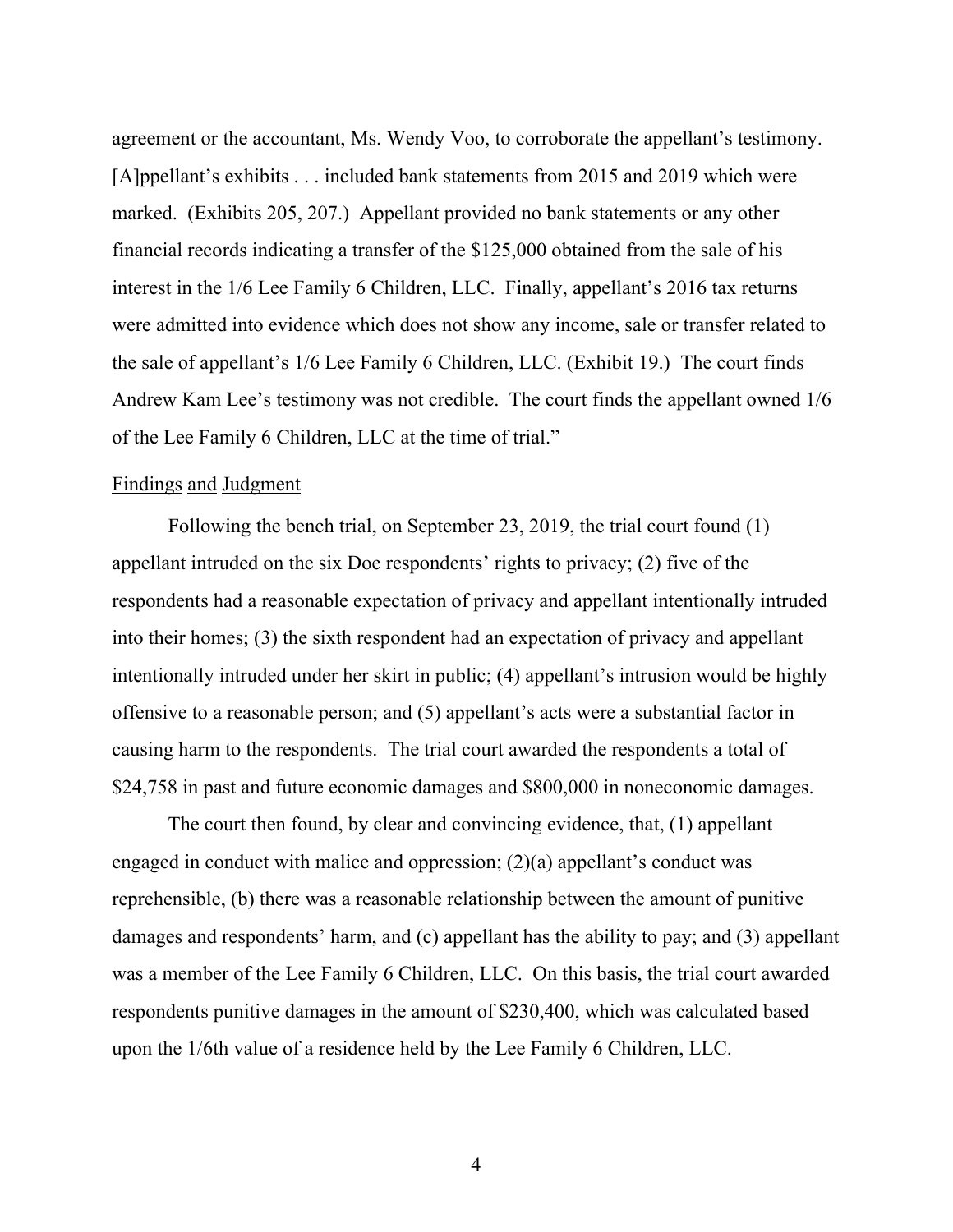The trial court also awarded post judgment interest on the total award of \$1,055,158 at a rate of 10 percent (10%) per annum.

 Respondents served appellant with a notice of entry of the judgment by United States mail on October 1, 2019.

 Appellant filed a motion for a new trial, which the court denied. Appellant then filed the instant appeal.

#### **DISCUSSION**

#### I

#### *The Punitive Damages Award Was Excessive*

 Appellant argues that substantial evidence does not support the trial court's punitive damages award and that, when considering the evidence that was presented, the award is excessive under the California test for assessing punitive damages. We agree. The punitive damages award here cannot stand because there is insufficient evidence of appellant's financial condition to support it, and what little evidence was provided regarding his financial condition suggests the award was excessive.

#### A. Standards of Review of Punitive Damages Awards

 Civil Code section 3294 provides, "[i]n an action for the breach of an obligation not arising from contract, where it is proven by clear and convincing evidence that the defendant has been guilty of oppression, fraud, or malice, the plaintiff, in addition to the actual damages, may recover damages for the sake of example and by way of punishing the defendant." Here, appellant does not challenge the trial court's decision that the evidence demonstrated he was guilty of oppression, fraud, or malice, that would justify punitive damages. He only challenges the amount of the award and the strength of the evidence considered by the trial court in making the award.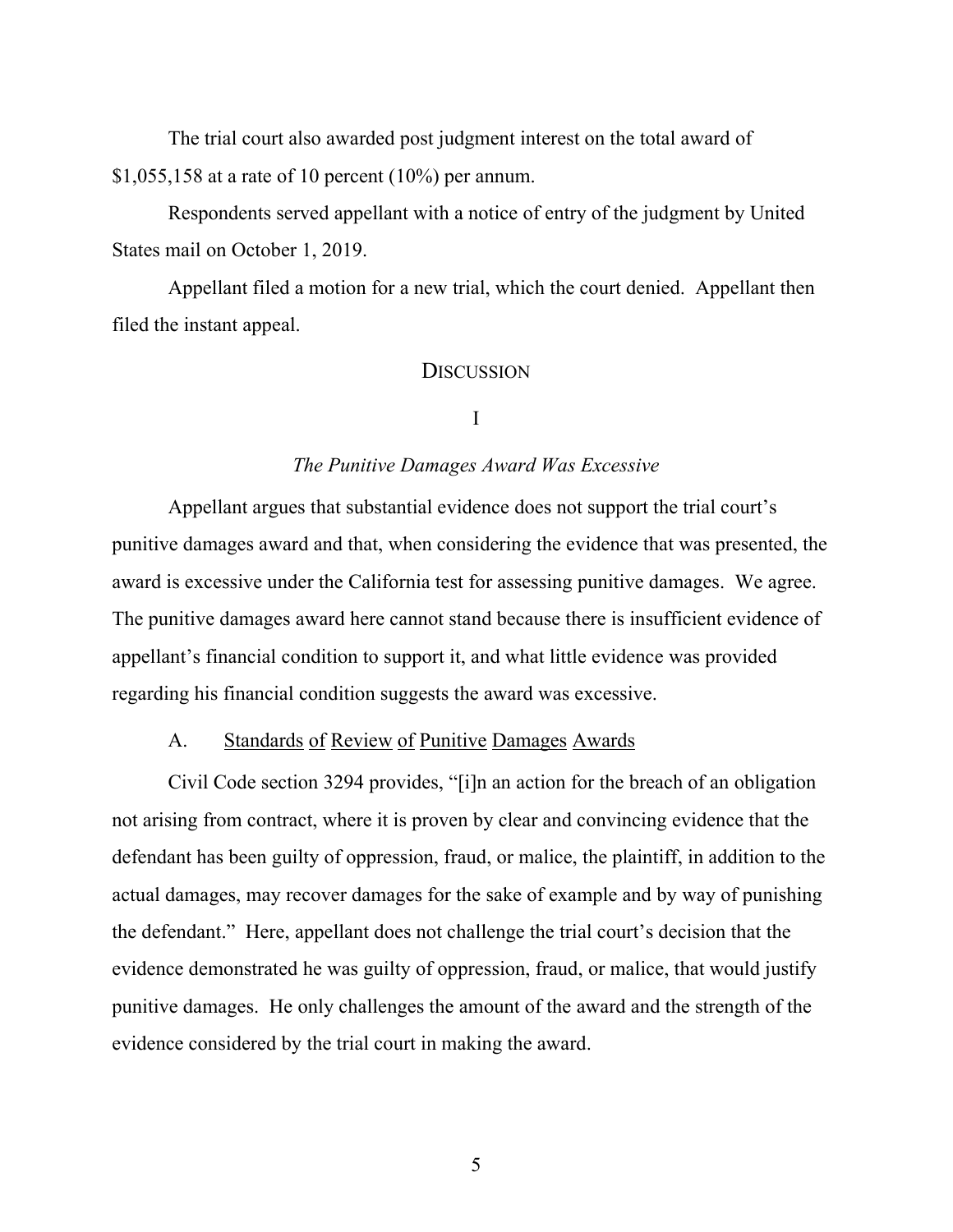In reviewing punitive damages awards for excessiveness under California law, we apply a substantial evidence standard. (*Kelly v. Haag* (2006) 145 Cal.App.4th 910, 916 (*Kelly*).) We reverse " 'as excessive only those judgments which the entire record, when viewed most favorably to the judgment, indicates were rendered as the result of passion and prejudice.' " (*Neal v. Farmers Insurance Exchange* (1978) 21 Cal.3d 910, 927 (*Neal*); see also *Bankhead v. ArvinMeritor, Inc.* (2012) 205 Cal.App.4th 68, 77.) "We are also guided, however, by the recognition that punitive damages are not favored in the law because they create the anomaly of excessive compensation." (*Stevens v. Owens-Corning Fiberglas Corp.* (1996) 49 Cal.App.4th 1645, 1658; see also *Dumas v. Stocker* (1989) 213 Cal.App.3d 1262, 1266 (*Dumas*) ["punitive damages constitute a windfall"].)

In *Neal,* our Supreme Court identified three factors based on "established principles" to consider in "[i]n making the indicated assessment" of whether an award is excessive. (*Neal*, *supra*, 21 Cal.3d at pp. 927-928.) The first factor to consider is the reprehensibility of a defendant's actions: "the more reprehensible the act, the greater the appropriate punishment, assuming all other factors are equal." (*Id.* at p. 928.) The second factor to consider is the relationship between the amount of compensatory and punitive damages, because "even an act of considerable reprehensibility will not be seen to justify a proportionally high amount of punitive damages if the actual harm suffered thereby is small." (*Ibid.*)

Under the third factor, which is the one we focus on here, we consider, "the wealth of the particular defendant," because "obviously, the function of deterrence . . . , will not be served if the wealth of the defendant allows him to absorb the award with little or no discomfort. [Citations.] By the same token, of course, the function of punitive damages is not served by an award which, in light of the defendant's wealth and the gravity of the particular act, exceeds the level necessary to properly punish and deter." (*Ibid.*) As such, a punitive damages award "must bear some reasonable relationship to the net worth of the defendant, and where the award is grossly disproportionate to the defendant's wealth, a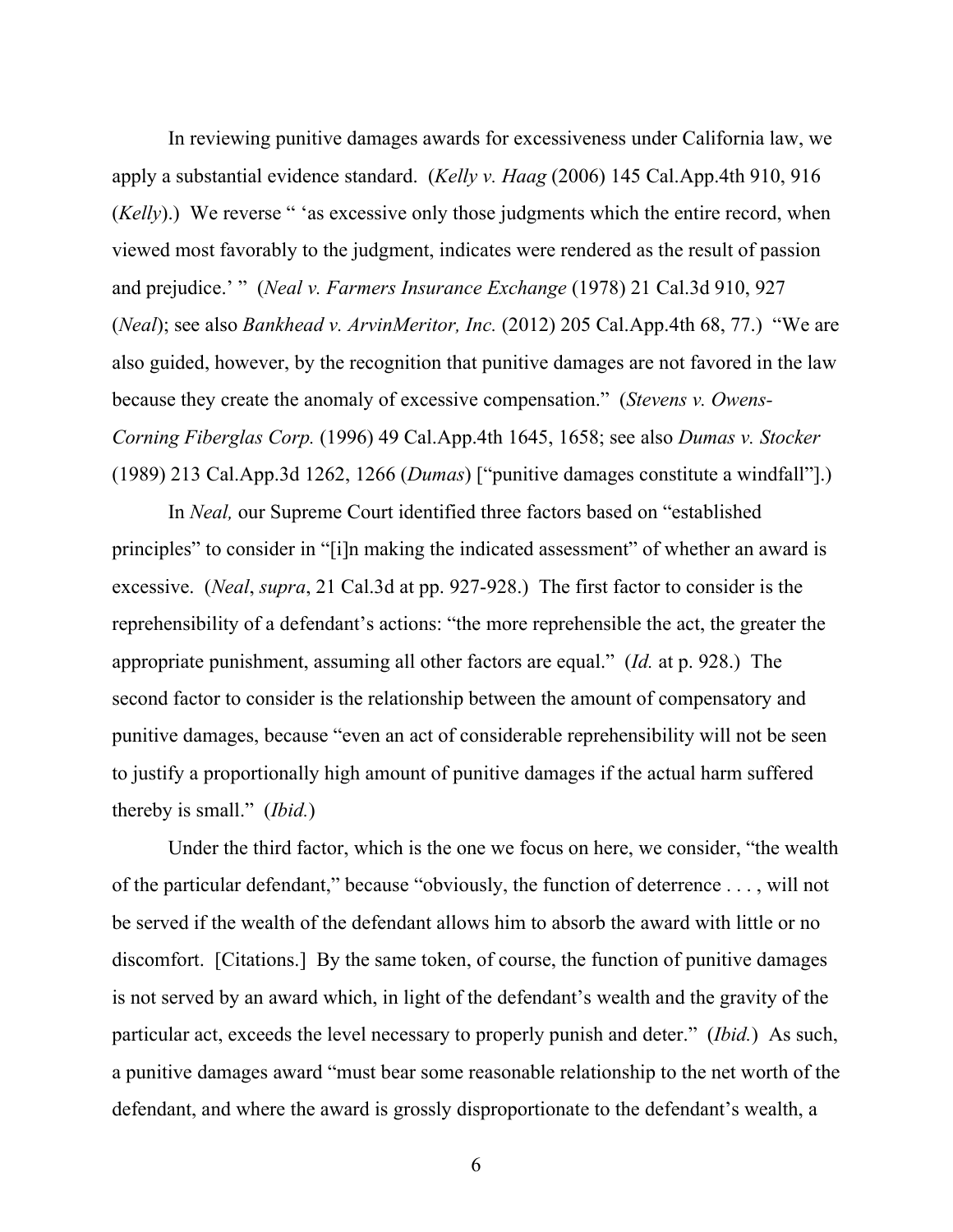presumption arises that it was the result of passion and prejudice." (*Dumas*, *supra*, 213 Cal.App.3d at p. 1267.)

Here, appellant's challenge to the punitive damages award rests on an argument that the punitive damages award is inappropriate under the third factor, that is, appellant argues evidence was lacking regarding his wealth and, to the extent there was evidence of his wealth, the award is excessive. He does not argue that the award is not justified considering the first two *Neal* factors. We are allowed to consider the reasonableness of the award on the basis of its excessiveness alone: "[e]ven if an award is entirely reasonable in light of the other two factors in *Neal*, *supra*, 21 Cal.3d 910 . . . , the award can be so disproportionate to the defendant's ability to pay that the award is excessive *for that reason alone*." (*Adams v. Murakami* (1991) 54 Cal.3d 105, 111 (*Adams*), italics added; see also *Zaxis Wireless Communications v. Motor Sound Corp.* (2001) 89 Cal.App.4th 577, 582 (*Zaxis*) ["where neither the reprehensibility of the defendant's conduct nor the magnitude of harm to the plaintiff is at issue, the question is whether the amount of damages exceeds the defendant's ability to pay"].) The "purpose of punitive damages is not served by financially destroying a defendant. The purpose is to deter, not to destroy." (*Id.* at p. 112.)

In considering this third factor, "an award of punitive damages cannot be sustained on appeal unless the trial record contains meaningful evidence of the defendant's financial condition. The absence of this evidence thwarts effective appellate review of a claim that punitive damages are excessive." (*Adams*, *supra*, 54 Cal.3d at p. 109.) "Evidence Code section 500, the traditional allocation of burden of proof, and fundamental fairness require the plaintiff rather than the defendant to introduce this evidence." (*Ibid.)* There are mechanisms in place that give plaintiffs the tools they need to ensure they can collect the necessary information to establish a defendant's financial condition. "[U]nder Civil Code section 3295, subdivision (c), the plaintiff is allowed, on a proper showing, to 'subpoena documents or witnesses to be available at the trial for the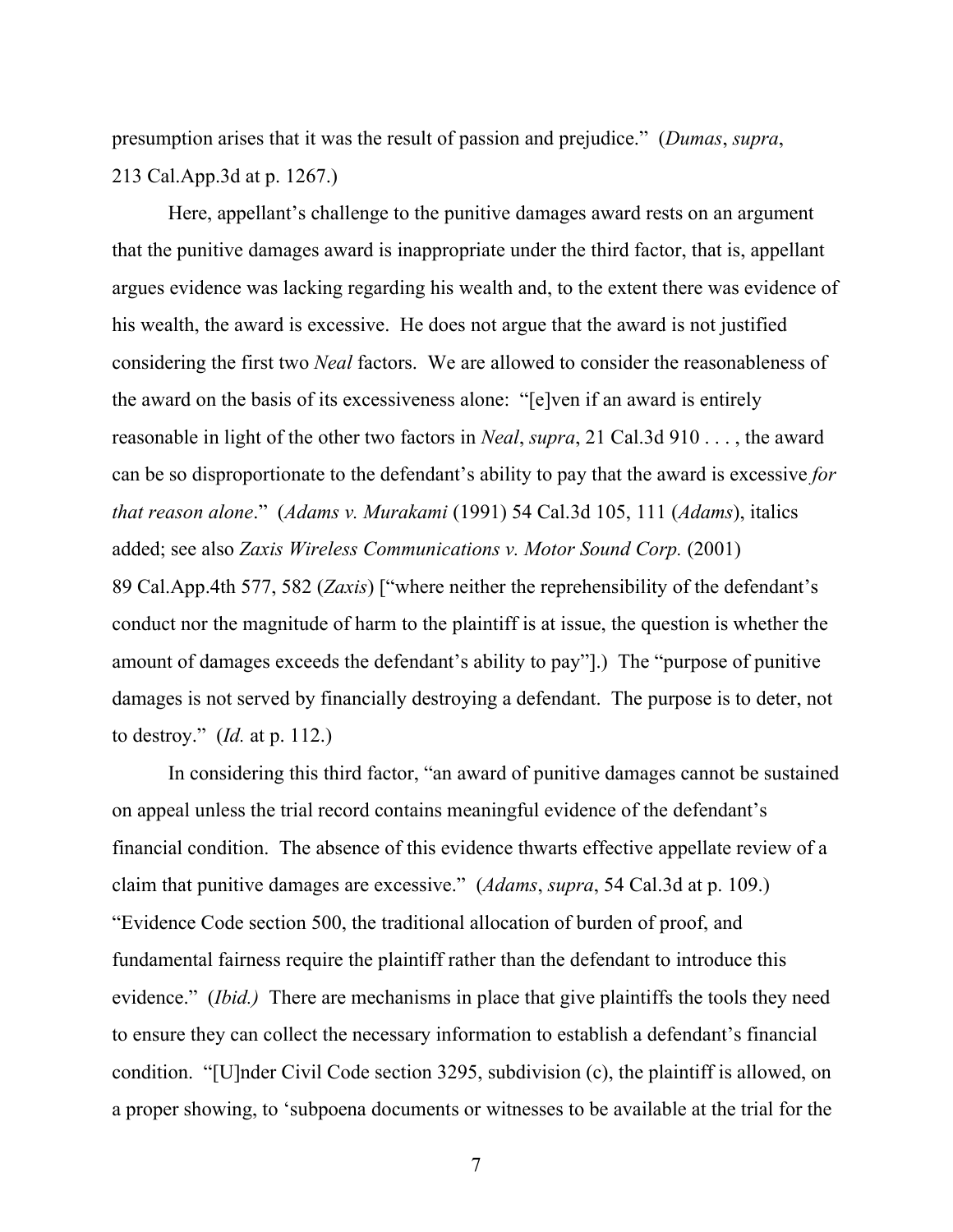purpose of establishing the profits or financial condition' of the defendant. The plaintiff may also obtain pretrial discovery of that information." (*Adams*, *supra*, 54 Cal.3d at p. 122.) Additionally, "[a] number of cases have held that noncompliance with a court order to disclose financial condition precludes a defendant from challenging the sufficiency of the evidence of a punitive damages award on appeal." (*Fernandes v. Singh*  (2017) 16 Cal.App.5th 932, 942.) "[T]here is no reason, in light of discovery and subpoena powers, to shift the burden of proof on the issue of the defendant's wealth." (*Storage Services. v. Oosterbaan* (1989) 214 Cal.App.3d 498, 516 (*Oosterbaan*).)

"Although net worth is the most common measure of the defendant's financial condition, it is not the only measure for determining whether punitive damages are excessive in relation to that condition." (*Rufo v. Simpson* (2001) 86 Cal.App.4th 573, 624.) Thus, under the "unusual circumstances" in the civil action brought by the families of Nicole Brown Simpson and Ronald Lyle Goldman against OJ Simpson, the court of appeal upheld a punitive damages award of \$25 million, despite Simpson's estimated net worth of \$15.4 million, when the evidence demonstrated that the defendant was, "a wealthy man, with prospects to gain more wealth in the future." (*Id.* at pp. 581, 624- 625.)

Likewise, in *Zaxis*, *supra*, 89 Cal.App.4th at pages 580-581, the court affirmed an award of punitive damages in the amount of \$300,000, even though the defendant had a negative net worth of \$6.3 million, because the evidence--which included financial statements and CFO testimony--showed that the defendant had the ability to pay the award. (*Id.* at pp. 580-581.) Observing the "ease with which net worth is subject to adjustment for amortization and depreciation," the court pointed out that, "the net worth calculation" for the corporate defendant "included accumulated depreciation . . . and a note to the sole shareholder . . . ," which "represent [ed] a loss for accounting purposes," but "did not impact" the defendant's ability to pay in the same way that salary and wage expenses would. (*Zaxis*, *supra*, 89 Cal.App.4th at p. 583.)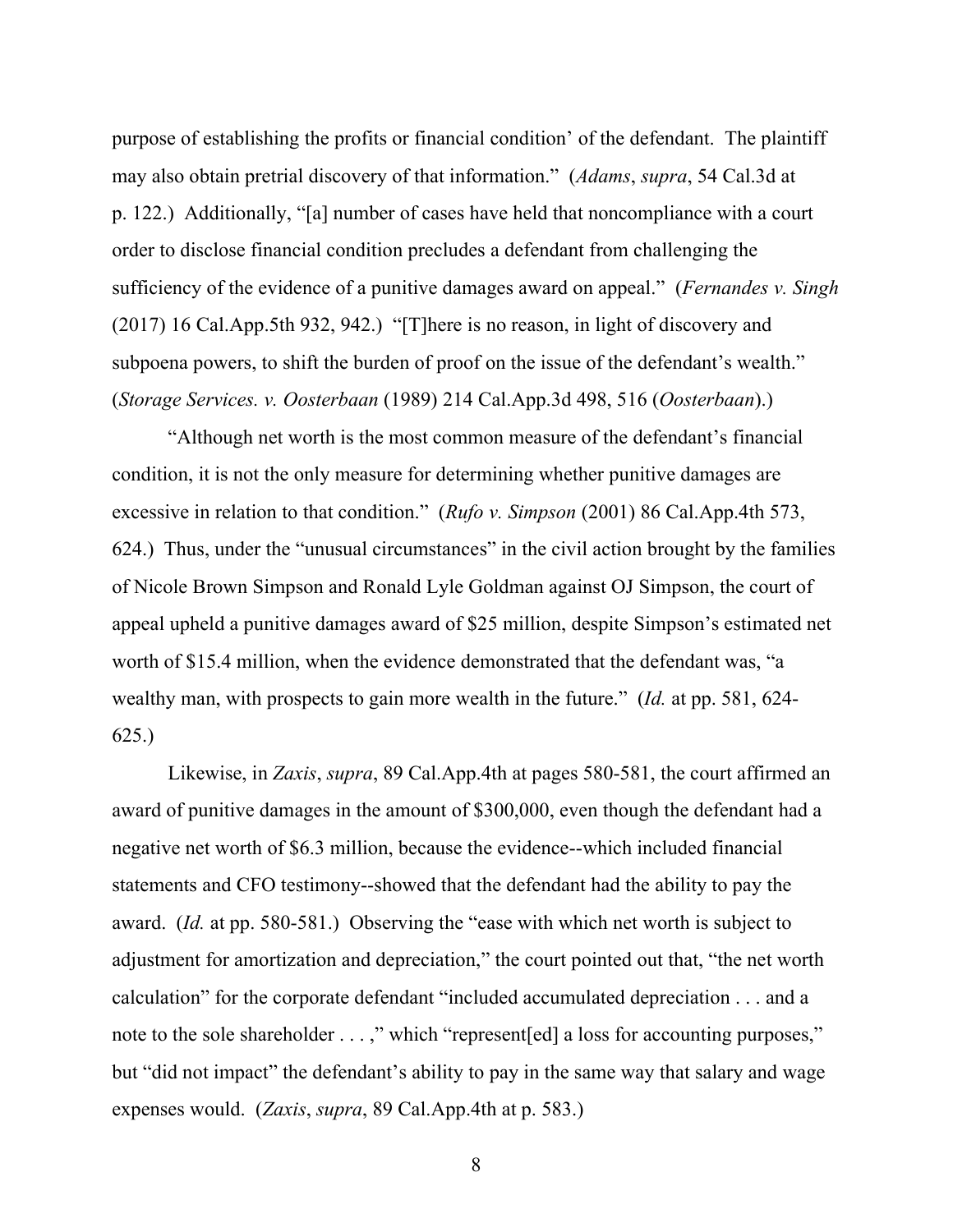The *Zaxis* court also noted that the defendant's financial statement showed it had "cash on hand and a checking account balance of over \$19 million," as well as a credit line of \$50 million, of which \$5.3 million remained available to the defendant. The extension of the line of credit "indicate[d] the lender made a determination [the defendant] had the ability to pay amounts well in excess of the ... punitive damage award." (*Zaxis*, *supra*, 89 Cal.App.4th at p. 583.) Accordingly, the award was not "excessive as a matter of law or so disproportionate to the ability to pay as to indicate passion or prejudice on the part of the jury." (*Ibid.*)

 "[I]n most cases, *evidence of earnings or profit alone are not sufficient 'without examining the liabilities side of the balance sheet*.' " (*Baxter v. Peterson* (2007) 150 Cal.App.4th 673, 680 (*Baxter*), italics added.) " 'What is required is evidence of the defendant's ability to pay the damage award.' (*Robert L. Cloud & Associates, Inc. v. Mikesell* [(1999)] 69 Cal.App.4th [1141,] 1152.) Thus, there should be some evidence of the defendant's actual wealth. *Normally, evidence of liabilities should accompany evidence of assets, and evidence of expenses should accompany evidence of income.*" (*Ibid.*, italics added.)

#### B. This Punitive Damages Award is Not Supported by Sufficient Evidence

 As a preliminary matter, we find that the trial court's conclusion that appellant retained a 1/6 interest in the LLC--an interest that the court concluded was worth roughly \$230,400--at the time of trial was supported by substantial evidence. The records on file with the Secretary of State supported the conclusion that appellant owned a 1/6 interest in the LLC. The only evidence appellant presented to counter the conclusion that he had a 1/6 ownership interest in the LLC was his own self-serving testimony, and a document that only he authenticated, despite the purported existence of five other signatories to the document.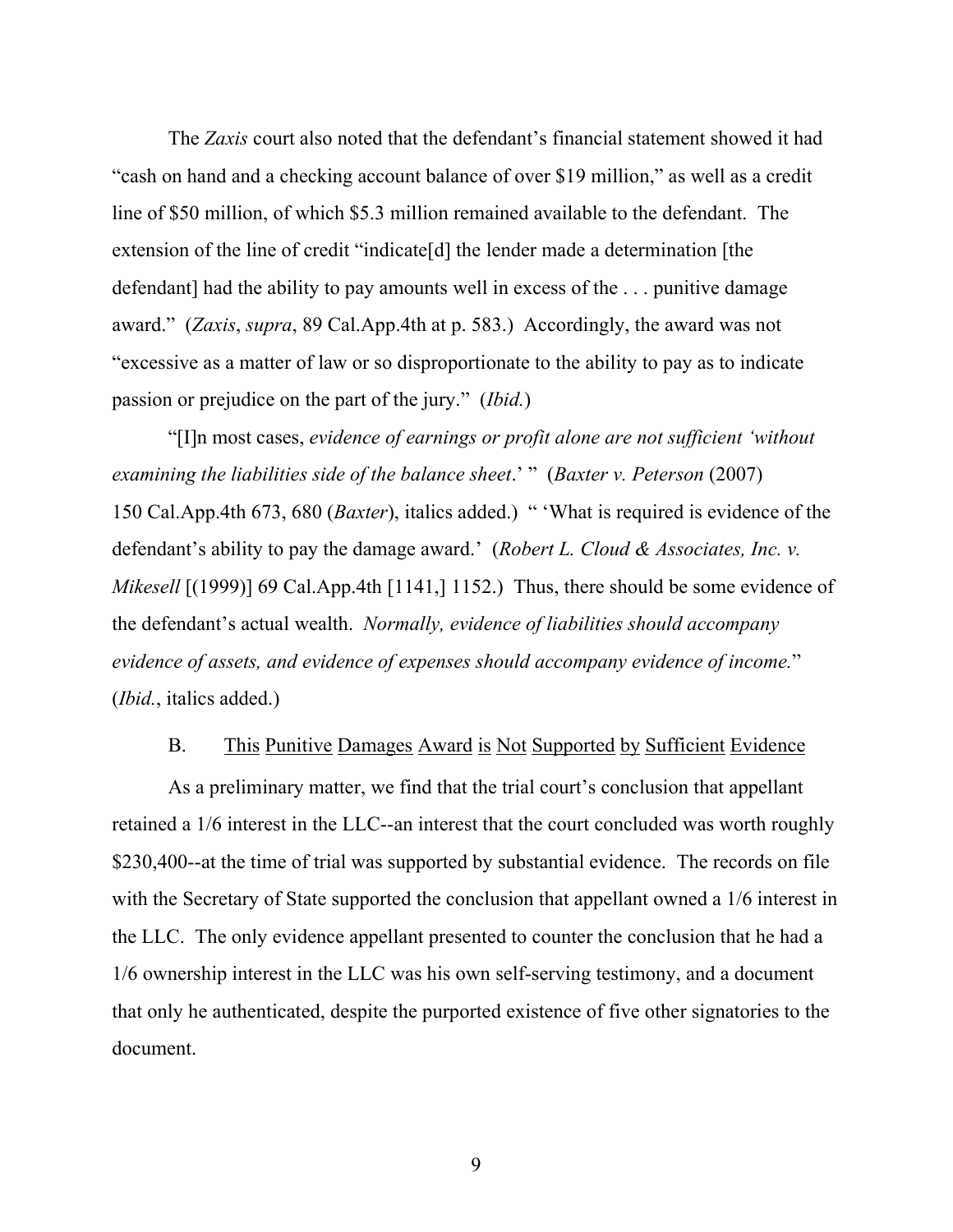Taking into account the appellant's 2016 tax returns, and noting he did not provide 2016 bank records that presumably would have reflected an influx of funds in the amount of the sale, the trial court found appellant's representations that he had sold his interest in the LLC to be "not credible." Given that trial courts are in the best position to assess witness credibility, we find no reason to disagree with the trial court's conclusions regarding appellant's credibility on this point, and that substantial evidence supported the trial court's conclusion that appellant retained his membership interest in the LLC at the time of trial. (See *Hollywood v. Superior Ct.* (2008) 43 Cal. 4th 721, 729.) Thus, our analysis here assumes the record did establish that appellant retained an interest in the LLC at the time of trial and that the trial court concluded that interest was worth \$230,400.

Nonetheless, even assuming appellant retained his membership interest, the admitted evidence does not support this punitive damages award. The record does not show that appellant has any other assets to his name. It does not contain any record or analysis of his liabilities or expenses--though we know he owes over \$800,000 in compensatory damages. It does not show that he has a source of income that would enable him to pay off the compensatory damages award, cover his necessary expenses, and pay the punitive damages award without rendering him destitute. If an interest in the property is appellant's primary asset and represents roughly all of his wealth or potential wealth--and we have no reason to conclude otherwise, as respondents have failed to meet their burden to demonstrate otherwise--this award would take up all of it, and prior decisions suggest an award taking up that magnitude of a person's assets is excessive.

In *Devlin v. Kearny Mesa AMC/Jeep/Renault, Inc.* (1984) 155 Cal.App.3d 381, 393-396 (*Devlin*), the court included an appendix identifying cases in which courts of appeal considered the propriety of punitive damages. The highest percentage of known net worth awarded was in *Schomer v. Smith* (1980) 113 Cal.App.3d 828, where the award represented 10 percent of the defendant's known net worth; though the court noted that it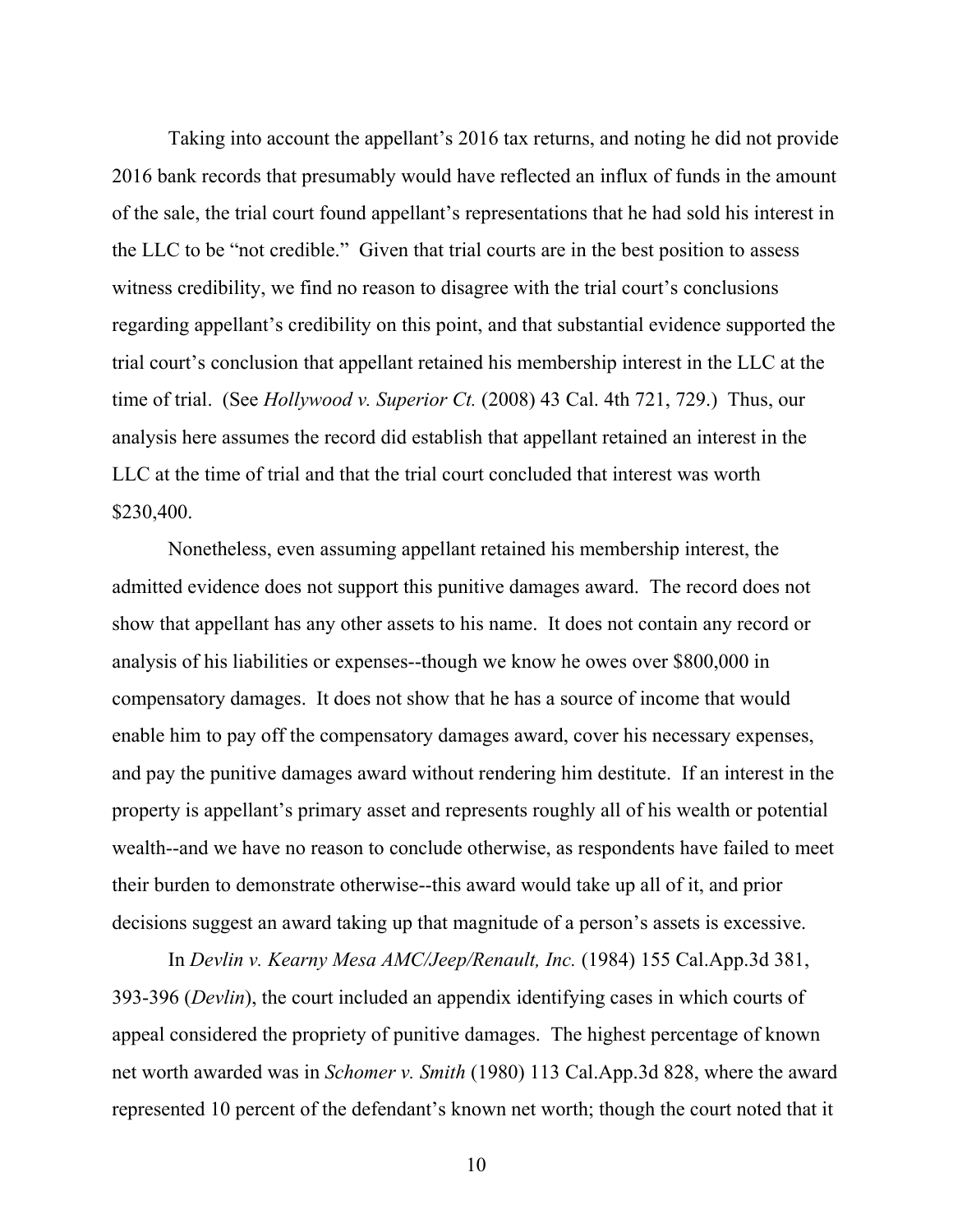was possible an award in *Miller v. Elite Ins. Co.* (1980) 100 Cal.App.3d 739 represented 18 percent instead of the assumed 2-3 percent of a defendant's net worth. (*Devlin*, *supra*, 155 Cal.App.3d at p. 395.) Awards of 31 percent, 9.4 percent, over 15 percent, and 28.85 percent of a defendant's net worth were reversed as excessive. (*Id.* at pp. 394, 396.) A punitive damages award equaling 6 percent of a defendant's net assets was affirmed, while one that was 14.83 percent of a defendant's net assets was reversed as excessive. (*Id.* at pp. 394 & 395.) An award equal to "[a]bout 3 months salary" and 10 percent net worth of a defendant was affirmed, while one worth 5.8 months net income and 28.85 percent net worth of a defendant was reversed as excessive. (*Id.* at pp. 395, 396.) In *Oosterbaan*, *supra*, 214 Cal.App.3d at page 507, the trial court entered a judgment awarding a plaintiff compensatory damages totaling \$1,044,250 from a real estate agent, Oosterbaan, and Oosterbaan's employer. The judgment awarded plaintiff \$75,000 in punitive damages from Oosterbaan. (*Id.* at p. 508.) Evidence suggested Oosterbaan's net worth was between \$150,000 and \$200,000. (See *id.* at pp. 514-515.) The court found, "the award," which at its lowest would be approximately 33 percent of the defendant's net worth, "represent[ed] a disproportionate share of the defendant's net worth, it is presumptively the result of passion and prejudice and cannot be sustained." (*Id.* at p. 516.)

This analysis in *Devlin* and *Oosterbaan* suggest a punitive damages award that is equal to almost the entirety of a defendant's sole identified asset is excessive under California law.

Respondents attempt to lessen the import of the *Oosterbaan* decision by describing its discussion of *Greenfield v. Spectrum Investment Corp.* (1985) 174 Cal.App.3d 111 (*Greenfield*). (See *Oosterbaan*, *supra*, 214 Cal.App.3d at p. 515.) Respondents observe that the *Oosterbaan* court distinguished the *Greenfield* decision which, "upheld a \$42,500 punitive damage award against an individual who was 'making' \$2,000 per month and owned an automobile' " by noting that, "Oosterbaan's conduct was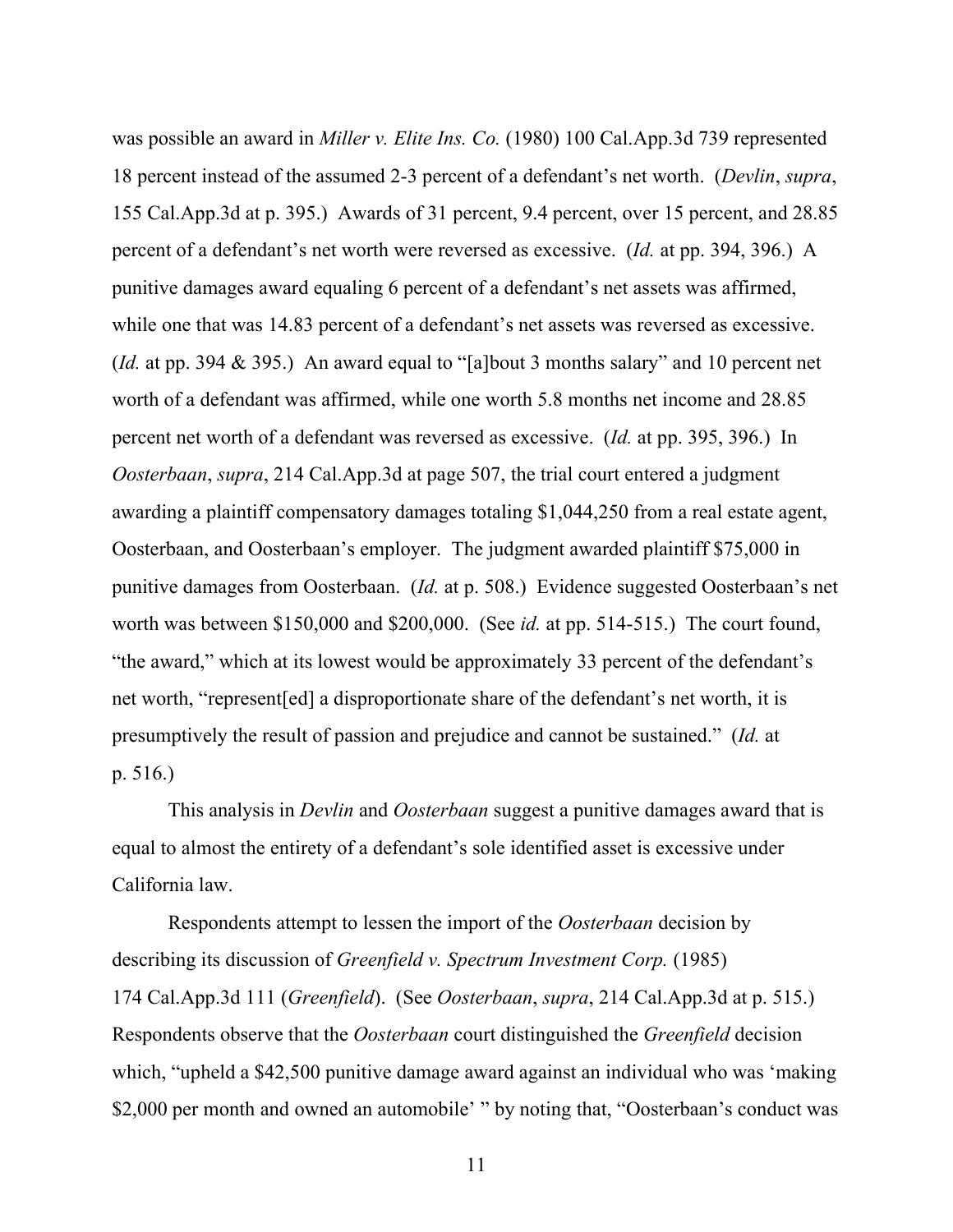not comparable to that of the defendant in *Greenfield*, who had severely beaten the plaintiff with a series of kicks and judo chops." (See *Oosterbaan*, *supra*, 214 Cal.App.3d at p. 515.)

Respondents, without submitting a supplemental appendix with evidence describing the nature of appellant's conduct, argue that appellant's conduct here also demonstrated a high degree of reprehensibility and, therefore, a punitive damages award that represents a higher financial burden to appellant is warranted here.

But in *Greenfield*, the court relied on a rule that placed the burden of proof on defendants "to demonstrate in the trial level that a particular award of punitive damages is too great a penalty because of his limited financial position," and observed that "the only discussion concerning this matter involved statements of counsel (not before the jury, but in arguments to the court concerning the motion for new trial) to the effect that Mr. In was making \$2,000 a month and owned an automobile." (*Greenfield v. Spectrum Inv. Corp.* (1985) 174 Cal.App.3d 111, 124, disapproved of by *Lakin v. Watkins Associated Industries* (1993) 6 Cal. 4th 644.)

Our Supreme Court has since ruled that the burden is on the plaintiff "rather than on the defendant" to introduce evidence of a defendant's financial condition in making a punitive damages assessment. (*Adams*, *supra*, 54 Cal.3d at pp. 108-109.) Additionally, both *Oosterbaan* and *Greenfield* predate our Supreme Court's decision in *Adams*, in which the Court both clarified the burden of proof with respect to the *Neal* factors and stressed that an ability-to-pay analysis is of such import that a punitive damages "award can be so disproportionate to the defendant's ability to pay that the award is excessive *for that reason alone*." (*Adams*, *supra*, 54 Cal. 3d at p. 111.) In light of this, it is entirely unlikely a court would reach the same conclusion as in *Greenfield*--or offer the same assessment of the conclusion that was given in *Oosterbaan*--today.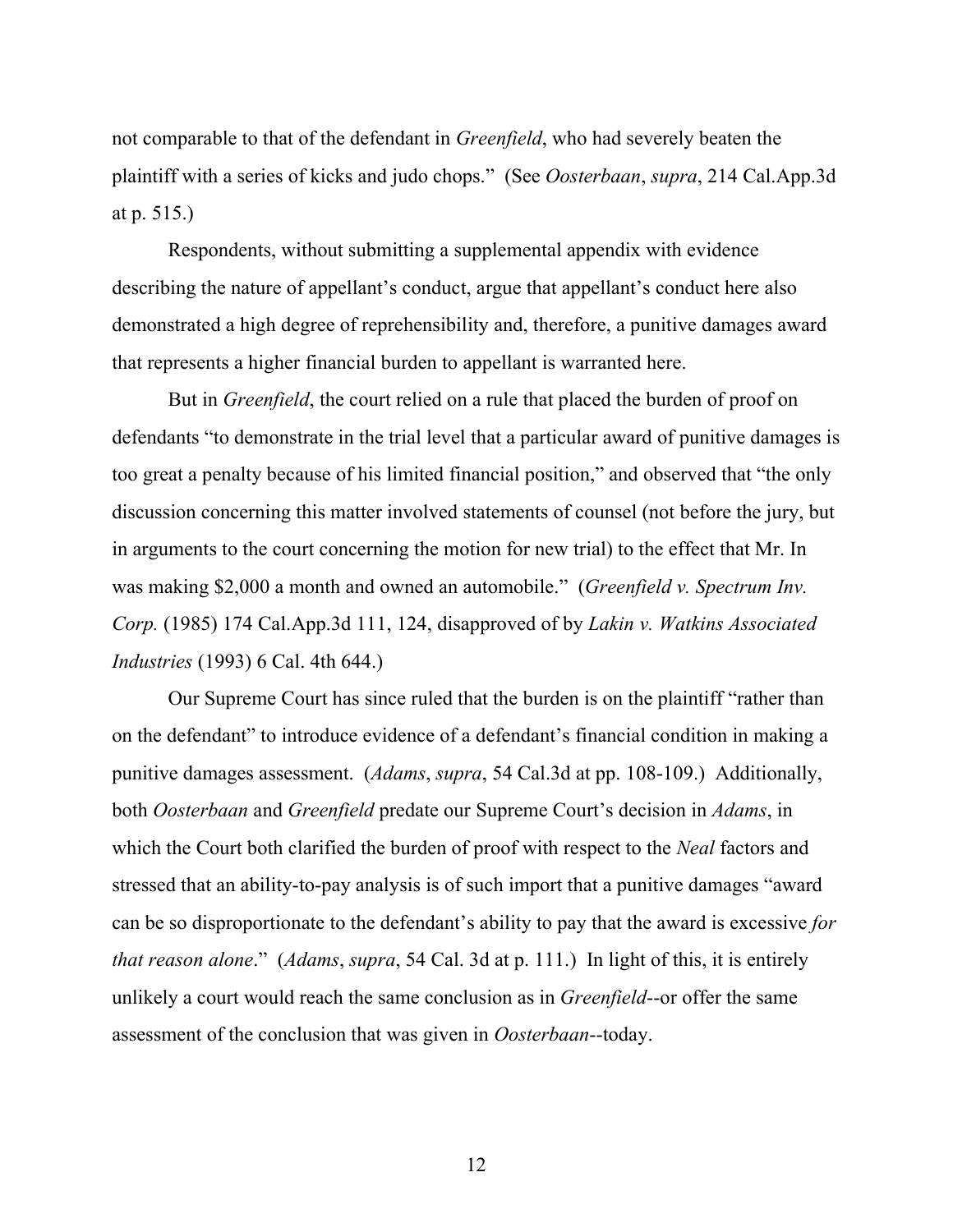## **DISPOSITION**

 "When a punitive damage award is reversed based on the insufficiency of the evidence, no retrial of the issue is required." (*Baxter, supra,* 150 Cal.App.4th at p. 681; see *Kelly, supra,* 145 Cal.App.4th at pp. 919-920.) Accordingly, we remand with directions to vacate the punitive damages award and otherwise affirm the judgment. Appellant shall recover costs on appeal. (Cal. Rules of Court, rule 8.278.)

HULL, J.

 $\overline{a}$ 

I concur:

 $\overline{\phantom{a}}$ 

 $\overline{\phantom{a}}$ 

BLEASE, Acting P. J.

I concur in the result:

HOCH, J.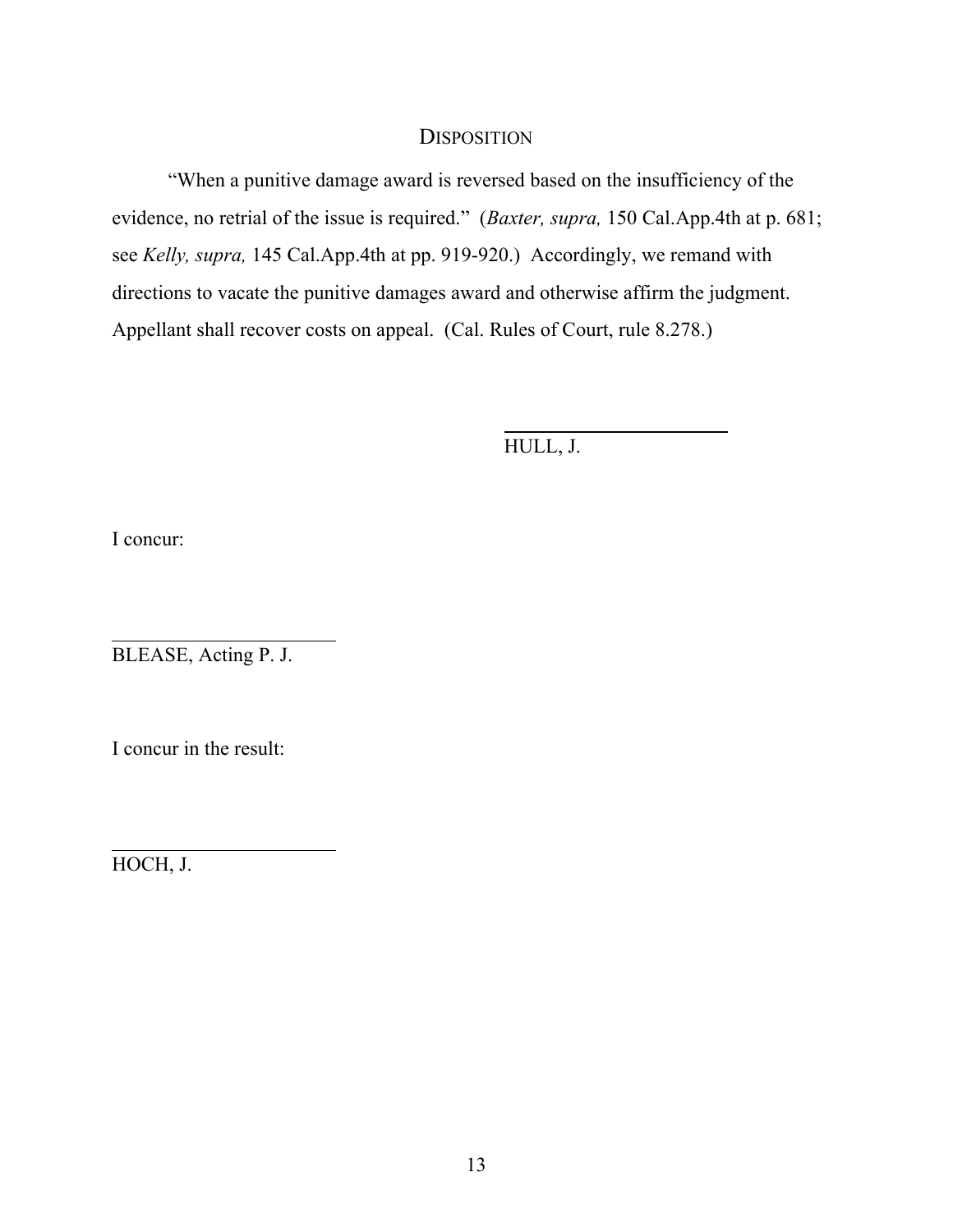## CERTIFIED FOR PUBLICATION

## IN THE COURT OF APPEAL OF THE STATE OF CALIFORNIA THIRD APPELLATE DISTRICT

(El Dorado)

----

JANE DOE et al.,

Plaintiffs and Respondents,

v.

ANDREW KAM LEE,

Defendant and Appellant.

C092065

(Super. Ct. No. PC20160359)

ORDER CERTIFYING OPINION FOR PUBLICATION

 APPEAL from a judgment of the Superior Court of El Dorado County, Dylan Sullivan, Judge. Remanded.

 Wagner Jones Helsley PC, Jay Aukai Christofferson, John P. Kinsey, and Steven K. Vote for Defendant and Appellant.

 Schuering Zimmerman & Doyle, LLP, Robert H. Zimmerman and Alaina T. Dickens for Plaintiffs and Respondents.